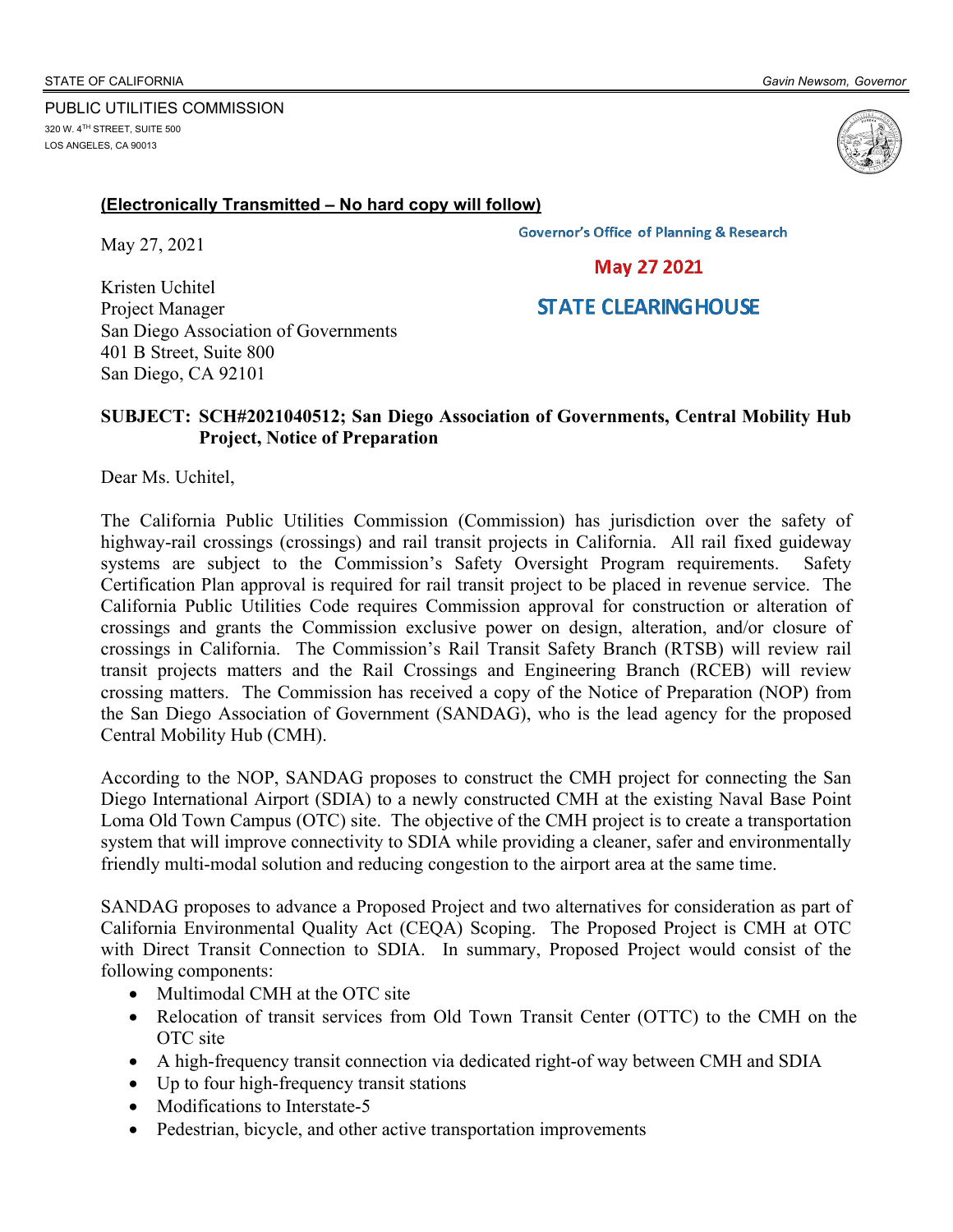Kristen Uchitel SCH# 2021040512 May 27, 2021 Page 2 of 3

- Roadway modifications
- Supporting infrastructure for the transit connection, including traction power and a maintenance facility

The CMH would be served by San Diego Trolley light rail, Amtrak intercity rail, COASTER commuter rail, and buses. The draft EIR will include a comparison of the following alternatives to the Proposed Project: Alternative One, CMH at Intermodal Transit Center (ITC) Site with direct transit connection to SDIA, but with some differences from the proposed project, and Alternative Two, an extension of San Diego Trolley to SDIA.

The CMH transit station and the dedicated right-of-way, high-frequency transit connection between CMH and SDIA described in the NOP will be subject to a number of rules and regulations involving the Commission. These may include but not limited to:

- California Public Utilities Code, Sections 1201 et al, which requires Commission authority to construct rail crossings.
- California Public Utilities Code, Sections 2111, 2112, 99152; rail transit safety.
- Commission's Rules of Practice and Procedure, which details the Formal Application process for construction or modification of a public crossing.

The design criteria of the proposed project must comply with Commission General Orders (GOs), such as:

- GO 26-D, Clearances on railroads and street railroads as to side and overhead structures, parallel tracks and crossings.
- GO 72-B, Construction and maintenance of crossings standard types of pavement construction at railroad grade crossings.
- GO 75-D, Warning devices for at-grade railroad crossings.
- Go 88, Rules for altering public highway-rail crossings.
- GO 95, Overhead electric line construction.
- GO 118-A, Construction, reconstruction and maintenance of walkways and control, of vegetation adjacent to railroad tracks.
- GO 128, Construction or Underground and Electrical Supply and Communication.
- GO 143-B, Design, Construction and Operation Safety Rules and Regulations Governing Light-Rail Transit.
- GO 164-E, Rules and Regulations Governing State Safety Oversight of Rail Fixed Guideway Systems.

The project must ensure compliance with federal regulations including:

• 49 CFR 674, State Safety Oversight

The following link provides resources on the Commission's rules and regulations regarding rail safety:

https://www.cpuc.ca.gov/rail/